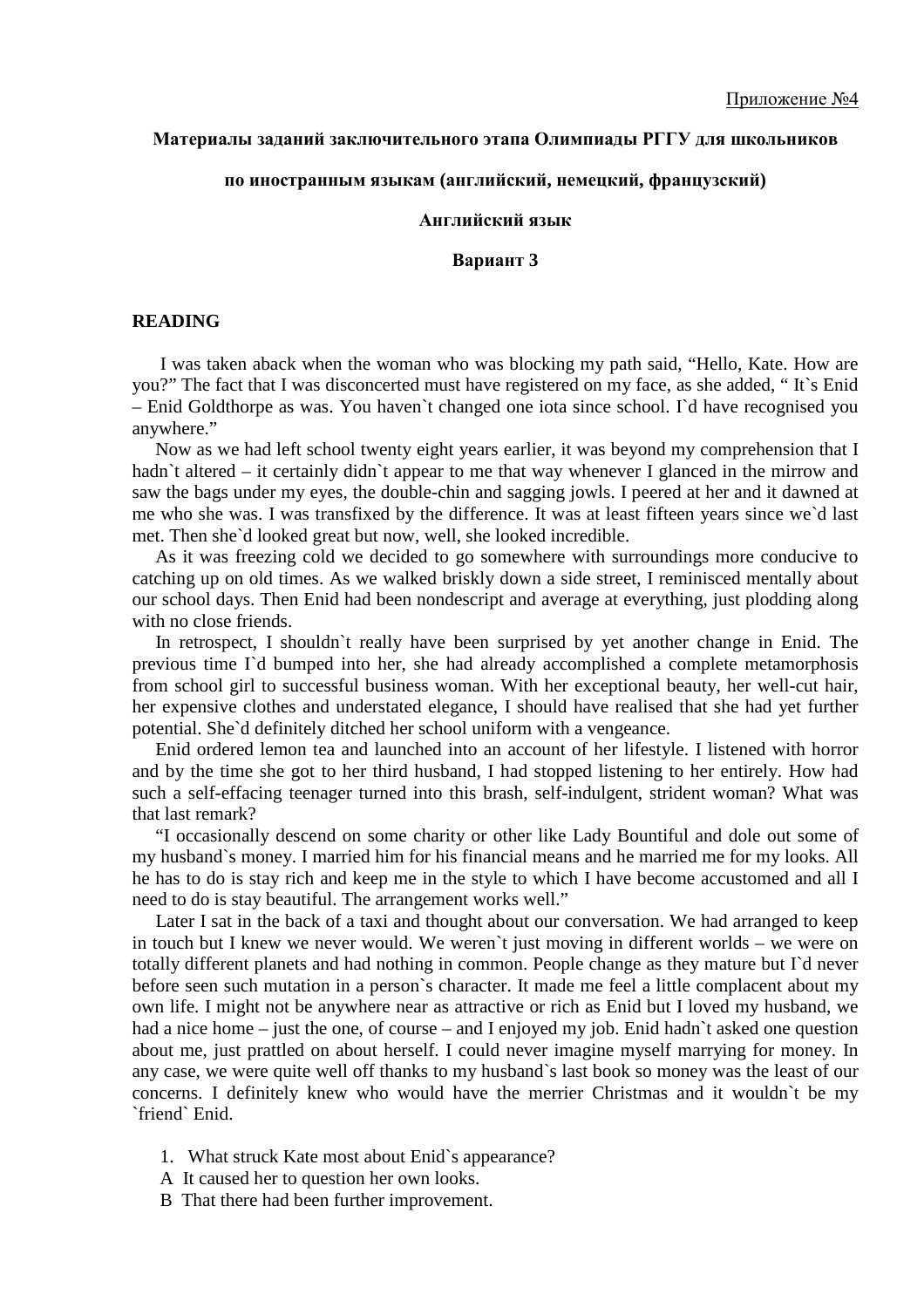- C She had changed beyond recognition.
- D It made her hesitate before she spoke.
- 2 What was Kate`s general impression of Enid as a school girl?
- A She was a plodder.
- B She didn`t have a best friend.
- C She had no distinctive character.
- D She was fairly good at everything.
- 3 What surprised the writer about Enid`s change in character?
- A She could not control her desires.
- B She had become confident in a selfish way.
- C She was still as modest as she always had been.
- D She had not been warned in advance.
- 4 What characterises Enid`s attitude towards charity work?
- A Generosity but no goodwill.
- B An air of commitment.
- C Personal ambition.
- D A sense of duty.
- 5 The writer differs from Enid in that she is
- A able to enjoy Christmas more.
- B content with her simple existence.
- C uninhibited by a lack of money.
- D smug about her own life.

# **USE OF ENGLISH**

# *Circle the letter of the underlined portion which is not correct.*

| 6. After she had dressed and <u>ate</u> breakfast, Lucy rushed off to her office for a meeting with her |   |              |  |  |
|---------------------------------------------------------------------------------------------------------|---|--------------|--|--|
|                                                                                                         | A | в            |  |  |
| accountant.                                                                                             |   |              |  |  |
| 7. After the rain had let out, the Mitchells continued their hike up the mountain.                      |   |              |  |  |
| A                                                                                                       | B | $\mathbf{D}$ |  |  |
| 8. The teacher repeated the assignment again for the students, since they had difficulty understanding  |   |              |  |  |
| A                                                                                                       |   |              |  |  |
| what to do after he had explained it the first time.                                                    |   |              |  |  |
|                                                                                                         |   |              |  |  |
| 9. Even being considering for a nomination to the advisory committee is an honour not to be taken       |   |              |  |  |
| B<br>$\mathsf{A}$                                                                                       |   |              |  |  |
| lightly or ignored.                                                                                     |   |              |  |  |
|                                                                                                         |   |              |  |  |
| 10. We had better to review this chapter carefully because we will have some questions on it on our     |   |              |  |  |

A B C D test tomorrow.

# *Complete each sentence with the right idiom.*

11. M: I hope to be a well-known artist someday. W: Well, you're certainly on the right track.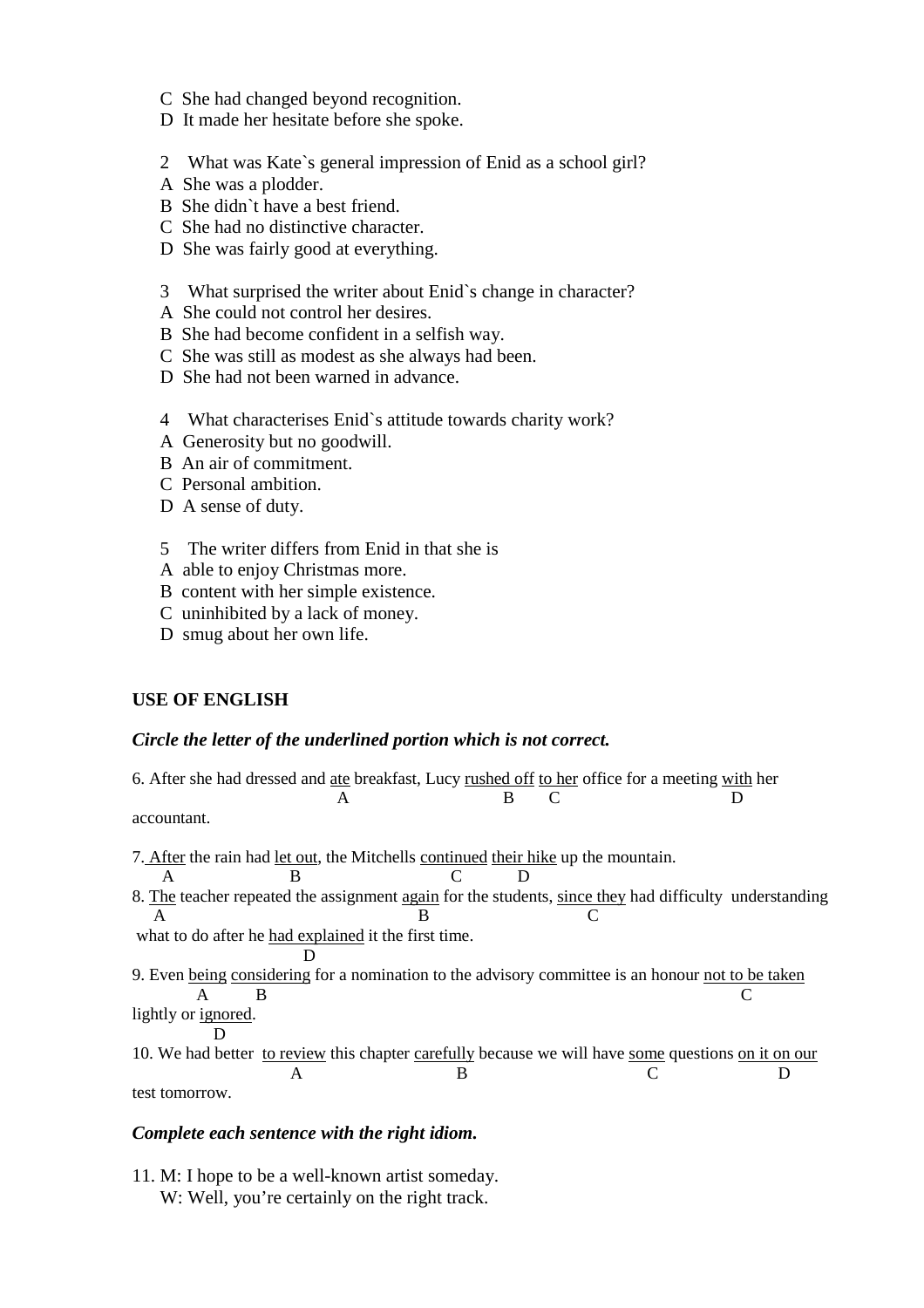What does the woman's comment mean?

- a. She thinks the man is on a train.
- b. She thinks the man is right-handed.
- c. She thinks the man doesn't realize what he has to do.
- d. She thinks the man is doing what is necessary.
- 12. W: It's raining outside!

 M: Then why don't we stay in for the time being? What does the man mean?

- a. He doesn't want to go out at all.
- b. He wants to wait a while before going out.
- c. It's not time for them to go.
- d. He doesn't care to stand and wait.

13. M: I just heard the most incredible news.

W: Well, tell me. Don't leave me in the dark.

What does the woman mean?

- a. She doesn't want the news kept from her.
- b. She wants the man to turn the lights on.
- c. She's afraid to be left alone.
- d. She doesn't want to hear the news.

14. > We drive all the way here to find the shop has closed early. Typical!

> Never mind. ……….. . We can come back next week.

- a. There's only one thing for it.
- b. It's been one thing after another.
- c. It's just one of those things.
- d. First things first.

15. We don't have much of an advertising budget. We don't really need one since most of our customers hear about us …… .

a. lost for words b. too awful for words c. trouble from the word go d. by word of mouth

## *Choose the correct answer to complete each sentence.*

16. She whispered the password to me for fear that someone ….. hear that.

a. might b. would c. will d. should

17. He wrote a letter of complaint with a view to ….. it to the manager.

a. sending b. send c. be sent d. sent

18. We booked a table for six in case Peter ….. his wife with him.

a. brought b. will bring c. would bring d. brings

19. No sooner had he put the phone down ... it started ringing again.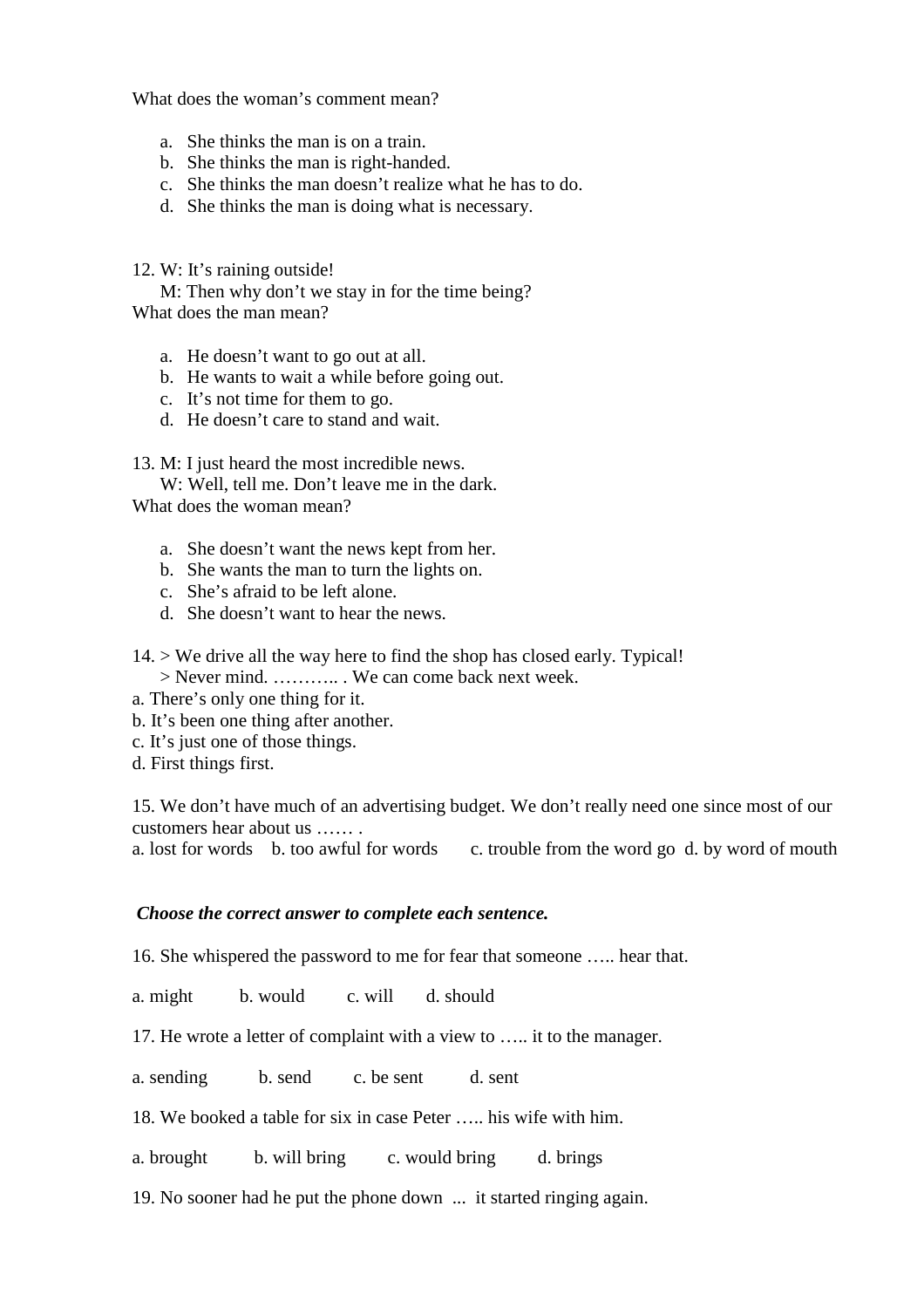a. that b. so c. when d. than 20. There was hardly enough food for everyone at the wedding, ... ? a. was there b. wasn't there c. was it d. wasn't it 21. We couldn`t get ... because there was a broken-down truck ... our way. a. over; at b. away; on c. past; ind. along; on 22. I would prefer to cook dinner rather than … a takeaway. a. order b. to order c. will order d. ordering 23. Famous people spend their lives in the ... . a. light spot b. footlights c. limelightd. headlights 24. If you'd like to take a seat,  $\Gamma$ ll see ..... changing your ticket. a. off b. about c. for d. into 25. Without my glasses I can hardly make ….. the words on this page. a. for b. off c. up d. out 26. The young couple looked very ….. when they learned that their new car had been stolen. a. thorough b. distraughtc. tough d. through 27. My Dad ….. me to go ahead with my idea. a. suggested b. said c. encouraged d. claimed 28. All excitement about the trip wore ….. when we realized how much money was needed. a. off b. down c. away d. out 29. Janice had ….. clue whatsoever as to who had phoned Eli. a. some b. none c. no d. any 30. We are not making the cake ourselves. We ….. . a. are making it c. had made it b. have made it d. are having it made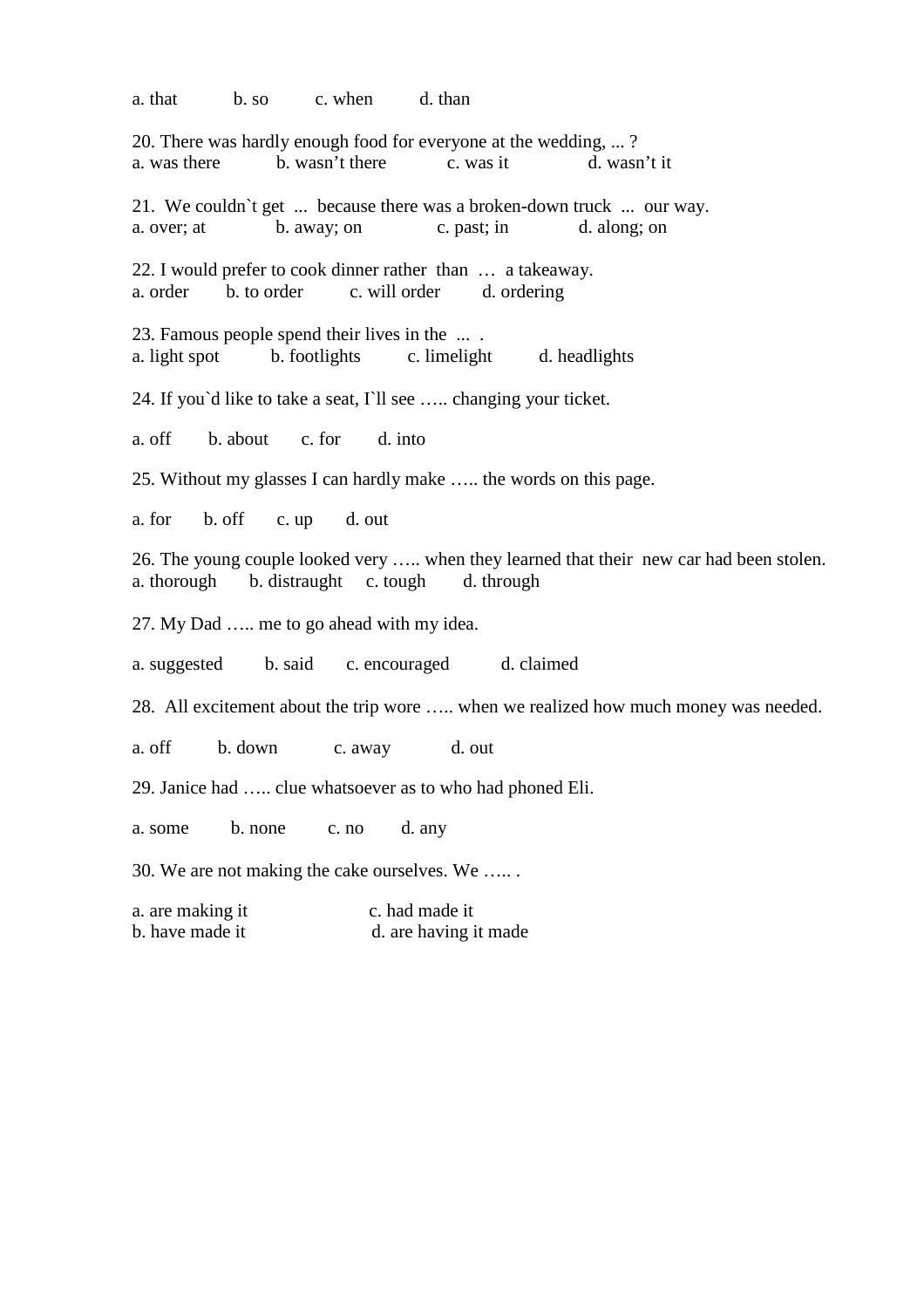## **Материалы заданий заключительного этапа Олимпиады РГГУ для школьников**

# **по иностранным языкам (английский, немецкий, французский)**

### **Английский язык**

## **Вариант 4**

## **READING**

 If the Metcalfes had known exactly what they were admitting into their family through this marriage, they would have barred their doors and windows and locked their precious son in the attic out of harm`s way.

 Of course, no one was really good enough for Daniel. Not one of his previous girlfriends had come up to scratch, but then his mother had her eye on him marrying royalty, which was a totally unrealistic expectation and should give an idea of what a doting mother she was.

 Mr and Mrs Metcalfes weren`t very keen on their new daughter-in-law but Daniel was besotted by Emily and for once he went against his mother`s wishes and insisted on marrying her. It wasn`t very often that Daniel put his foot down, but when he did his determination was awesome to behold.

 Nobody could deny that Emily was an attractive girl. Slim, blonde hair and huge brown eyes. She also had a beautiful smile which showed off her perfectly even white teeth and she was using it to full effect at the wedding reception, charming all the guests. Everybody congratulated Daniel on his good luck at finding such a `smashing` woman.

 For her part, Emily, which was not her real name, was assessing everyone and everything, filing it away mentally for future use. This was her fourth marriage, though needless to say, everyone, including her new husband, was unaware of this fact and thought her a sweet innocent young thing. She was also very wealthy, having killed her three previous husbands who were all quite rich and had, at her insistence, taken out very large insurance policies on their life. She pleaded poverty to Daniel and his parents, so they had paid all the expenses for the big day, including her dress. She had also informed them she was an orphan – she actually had two healthy and very much alive parents, two sisters and a brother, who she`d had nothing to do with for years, considering them socially beneath her.

 Emily was very contented with how things were working out. She didn`t think Daniel had much promise when they first met, particularly when she`d seen his domineering mother. But Daniel had ignored his parents objections. Now they were married and she was safe. She only needed to stay with this ridiculous family for two to three years and she `d have their money to add to her fortune. She reckoned one more marriage after this and she could `retire` from the whole business and relax. She constantly had to be on her toes so as not to slip up as `accidental deaths` required a lot of meticulous planning.

 Unbeknown to Emily though, her `career` was about to come to an abrupt and unscheduled end. One of the guests, Detective Inspector Dawson, knew exactly who she was. He had been a friend of her first husband and had always been suspicious about the circumstances of his death, even though he had been unable to prove anything at the time. He had quietly watched her over the past six years and now had all the proof he needed. He waited until the bride and groom had greeted all the guests and approached Emily, real name Avril, murderer of three, with a warrent for her arrest.

- 1. What do we learn about Mrs Metcalfe in the second paragraph?
- A. She had impossible hopes as regards her son`s marriage prospects.
- B. Daniel`s previous girlfriends were exactly what she wanted in a daughter-in-law.
- C. She knew he would marry royalty.
- D. She doted on his previous girlfriends.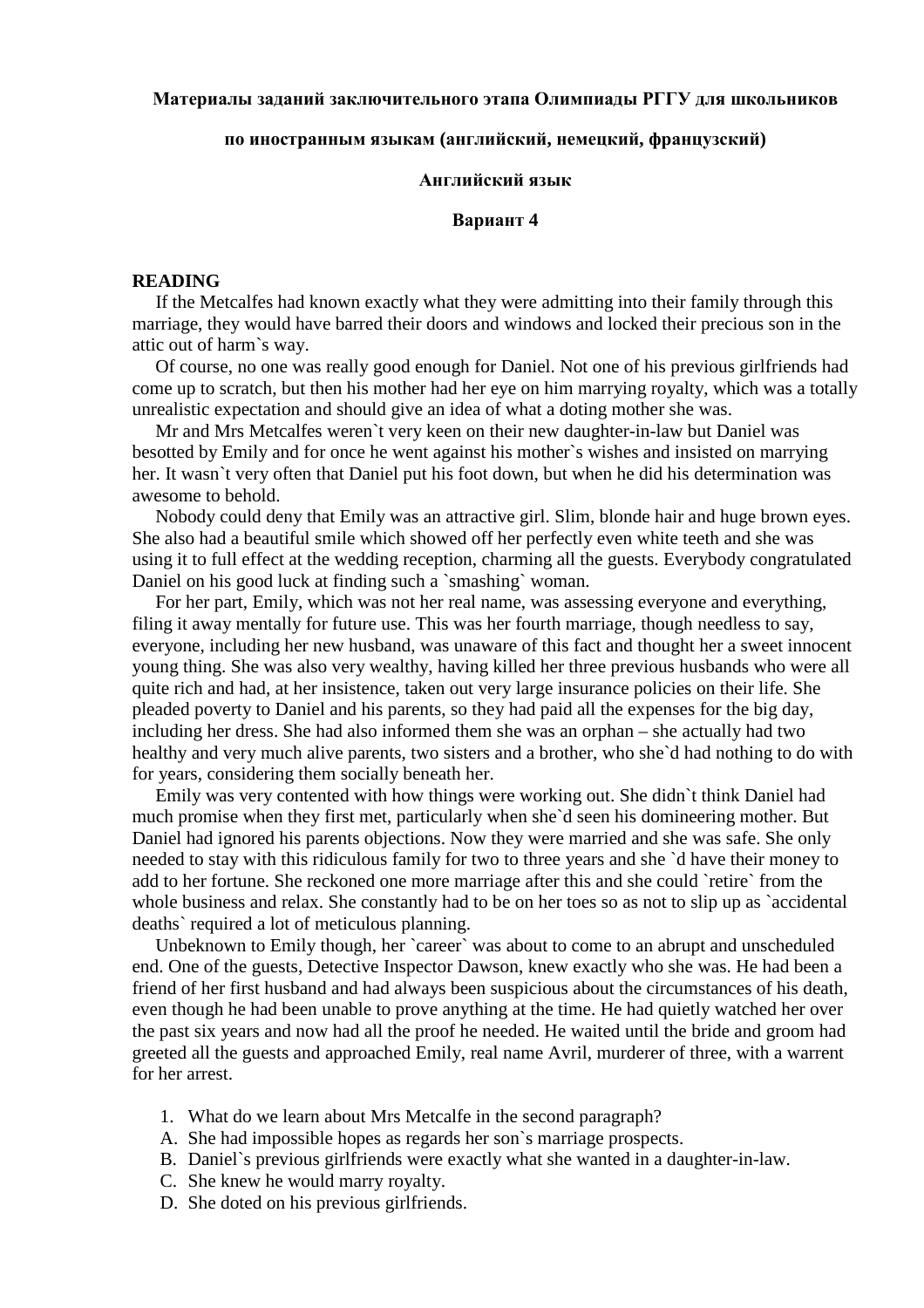- 2. What impression is given in the passage of Daniel?
- A. He was always determined to get his own way.
- B. He was frequently awesome.
- C. Occasionally he could be stubborn.
- D. He always did what his mother told him.
- 3. Emily`s behaviour towards the wedding guests can best be described as
- A. calculating.
- B. cautious.
- C. flattering.
- D. innocent.
- 4. The author suggests that Emily`s approach to married life is based on
- A. enthusiasm.
- B. financial considerations.
- C. irrational thoughts.
- D. indifference.
- 5. According to the author, Detective Inspector Dawson had
- A. never approved of Emily.
- B. always wanted to arrest Emily.
- C. been a friend of Emily`s for six years.
- D. always had doubts about Emily`s first husband`s demise.

# **USE OF ENGLISH**

# *Circle the letter of the underlined portion which is not correct.*

|                                                                               |                                   |   | 6. Despite her attempts to rise her test score, she did not receive a high enough score      |  |                                                                                                   |
|-------------------------------------------------------------------------------|-----------------------------------|---|----------------------------------------------------------------------------------------------|--|---------------------------------------------------------------------------------------------------|
| A                                                                             | B                                 |   |                                                                                              |  |                                                                                                   |
|                                                                               | to be accepted by the law school. |   |                                                                                              |  |                                                                                                   |
|                                                                               |                                   |   |                                                                                              |  |                                                                                                   |
|                                                                               |                                   |   | 7. The conquerors stole not only the gold and silver that were needed to replenish the badly |  |                                                                                                   |
|                                                                               |                                   |   |                                                                                              |  |                                                                                                   |
|                                                                               |                                   |   | depleted treasury but also the supplies that were vital to the colonists as well.            |  |                                                                                                   |
|                                                                               |                                   |   |                                                                                              |  |                                                                                                   |
|                                                                               |                                   |   |                                                                                              |  | 8. Having lived here for seven years, my friend is used to speak English with all her classmates. |
| A                                                                             | В                                 |   |                                                                                              |  |                                                                                                   |
|                                                                               |                                   |   |                                                                                              |  |                                                                                                   |
| 9. The study of these animals are truly fascinating, and many books have been |                                   |   |                                                                                              |  |                                                                                                   |
|                                                                               | A                                 | B |                                                                                              |  |                                                                                                   |
| written about them.                                                           |                                   |   |                                                                                              |  |                                                                                                   |
|                                                                               |                                   |   |                                                                                              |  |                                                                                                   |
|                                                                               |                                   |   | 10. He decided to buy in the morning a new car, but in the afternoon he changed his mind.    |  |                                                                                                   |
|                                                                               | А                                 | B |                                                                                              |  |                                                                                                   |
|                                                                               |                                   |   |                                                                                              |  |                                                                                                   |
|                                                                               |                                   |   |                                                                                              |  |                                                                                                   |

# *Complete each sentence with the right idiom.*

11. W: Is this computer program similar to the one you've been using? M: No, it's a whole new ballgame. What does the man mean?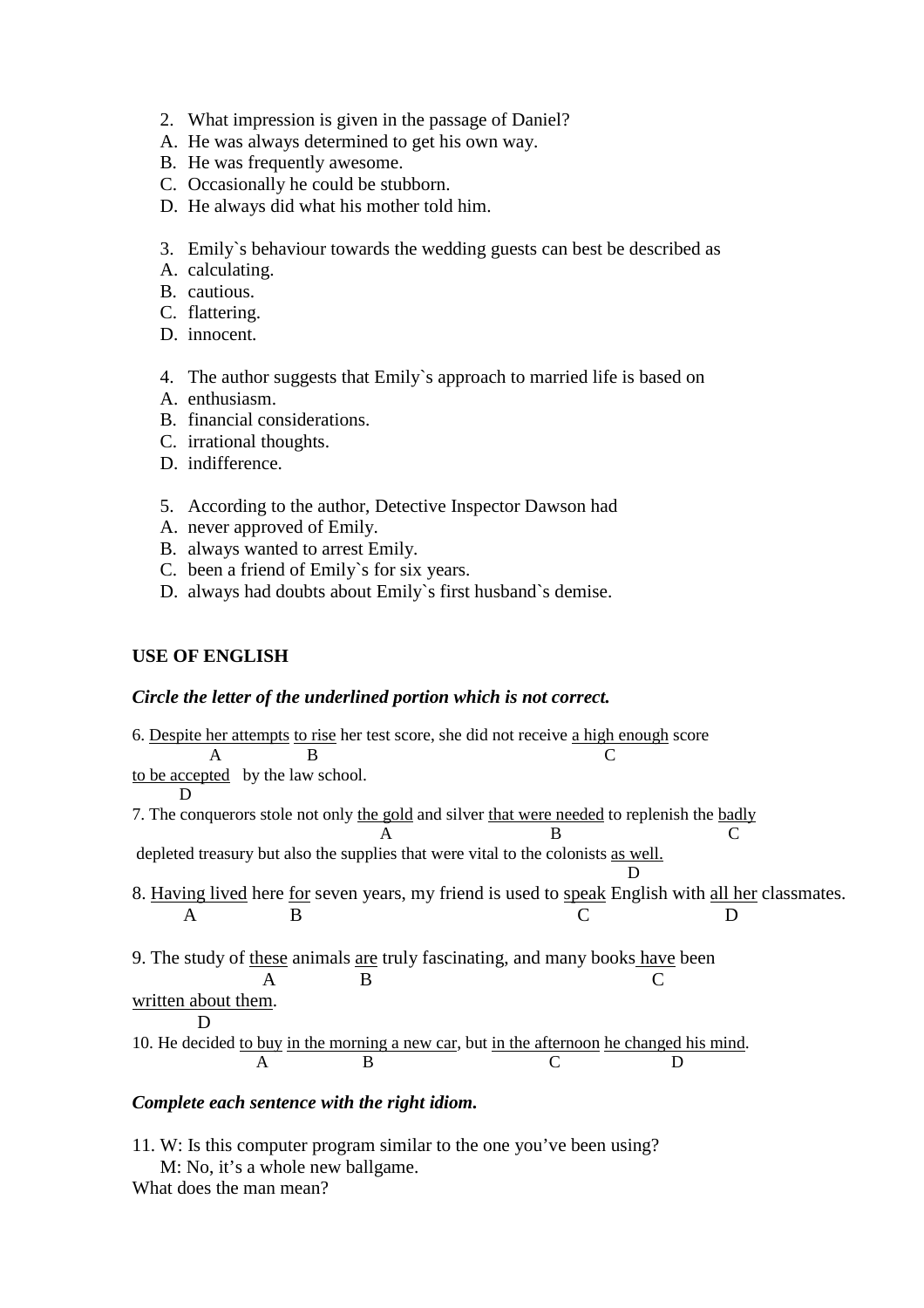- a. The programs are alike.
- b. The programs are computer games.
- c. The programs are very different.
- d. The programs are new.

12. W: I've got a great idea for our class reunion.

 M: I knew you'd come up with something. What does the man mean?

- a. He knew she would bring him something.
- b. He wasn't expecting her to have a plan.
- c. He thought she would be coming to see him.
- d. He was sure she would think up an idea.

13. M: We're looking for someone to go fishing with us on Sunday. W: Well, you can count me out.

What does the woman's comment mean?

- a. She's making plans to go with them.
- b. She doesn't want to go.
- c. She knows how to count.
- d. She wants to stay outside.

 $14.$  > I've never seen the euro so low, have you?

> No, it's really hit …. at the moment.

a. bone dry b. rock bottom c. dirt cheap d. dead easy

15. > I thought the Prime Minister's speech was very weak.

> Yes, I think it had been … to avoid upsetting some people in his party.

- a. landed him in hot water
- b. water under the bridge
- c. keeping our heads above water
- d. watered down

## *Choose the correct answer to complete each sentence.*

16. We didn`t turn on the lights for fear we ….. be seen. a. might b. would c. will d. should

17. He bought a bouquet of flowers with a view to ….. it to his wife. a. giving b. give c. be given d. given

18. Bring an umbrella in case there ….. a storm in the afternoon. a. is b. will be c. was d. would be

19. If anyone asks for me, tell ... I've left. a. them b. all c. him d. anyone

20. By behaving so carelessly, you have put the whole operation at ... .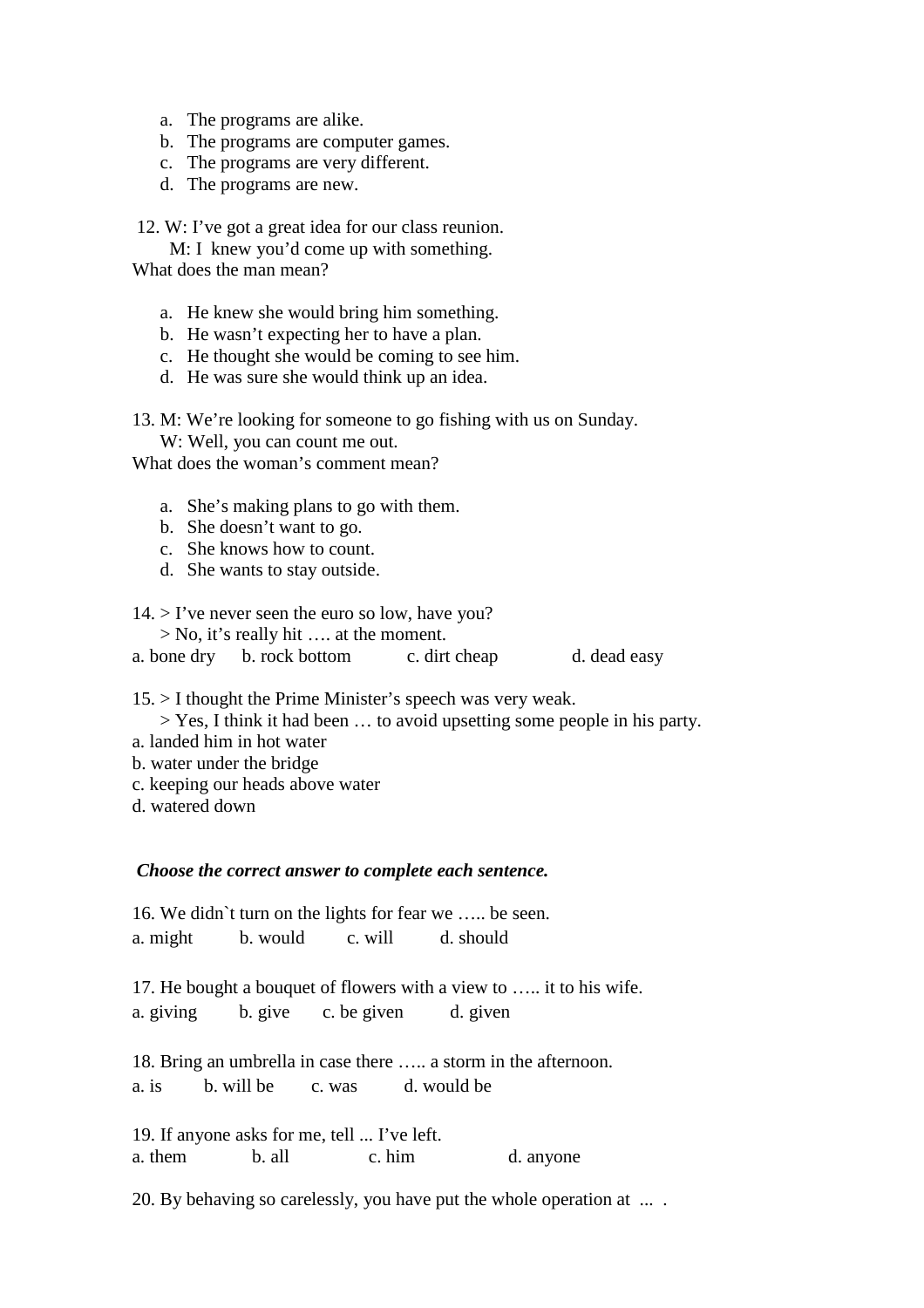| a. danger | b. risk | c. hazard | d. peril |
|-----------|---------|-----------|----------|
|           |         |           |          |

21. The more often I ... her in that summer which ... remarkable in so many different and exciting ways, and which will remain in my memory long after later summers ... from my mind, the more I realized how fascinated I ... by her personality. a. saw; was; will fade; had been c. saw; was; have faded; was b. saw; was; would fade; was d. was seeing; had been; faded; had been 22. John insisted he was innocent and that somebody had set him ….. . a. down b. off c. on d. up 23. He warned them to keep ….. the freshly painted benches. a. back b. on c. in d. off 24. No sooner had he put the phone down ... it started ringing again. a that b. so c. when d. than 25. There was hardly enough food for everyone at the wedding, ... ? a. was there b. wasn't there c. was it d. wasn't it 26. The young couple looked very ….. when they learned that their new car had been stolen. a. thorough b. distraughtc. tough d. through 27. Sam got into the big soft bed and …… fell asleep. a. normally b. accidentally c. extremely d. promptly 28. He fell ….. his father`s point of view. a. in with b. into c. off d. out 29. I`m sorry to say he hasn`t got  $\dots$  better at maths. a. any b. more c. a bit d. the 30. I wish I ….. that film when it was shown at the cinema. a. see b. had seen c. would see d. was seeing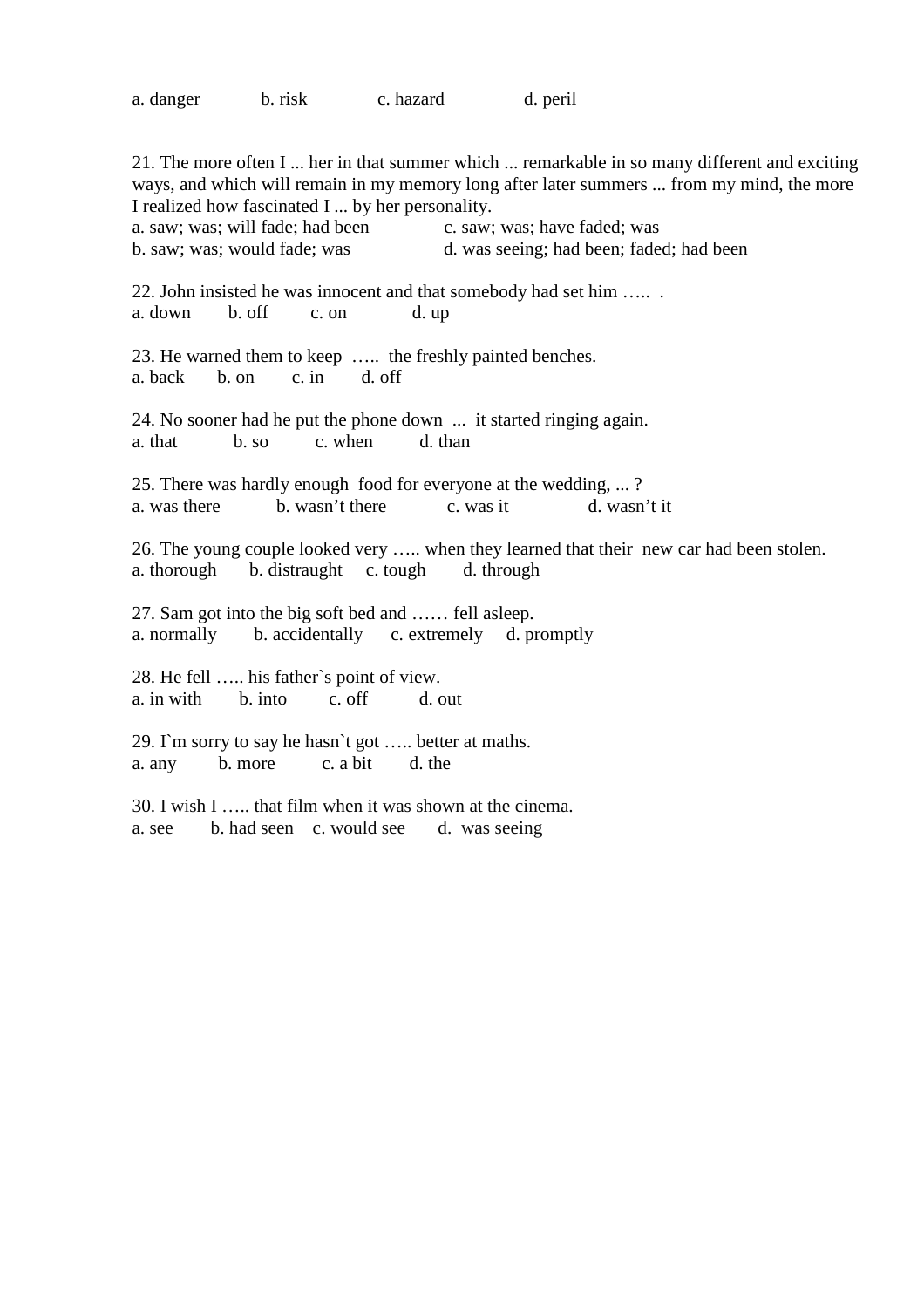## **Материалы заданий заключительного этапа Олимпиады РГГУ для школьников**

# **по иностранным языкам (английский, немецкий, французский)**

### **Английский язык**

# **Вариант 5**

#### **READING**

 As the summer drew to a close I found myself, to my delight, once more without a tutor. Mother had discovered that, as she so delicately put it, Margo and Peter were becoming ' too fond of one another'. As the family was unanimous in its disapproval of Peter as a prospective relation by marriage, something obviously had to be done.

 Leslie's only contribution to the problem was to suggest shooting Peter, a plan that was, for some reason, greeted derisively. I thought it was a splendid idea, but I was in the minority. Larry's suggestion that the happy couple should be sent to live in Athens for a month, in order, as he explained, to get it out of their systems, was quashed by Mother on the grounds of immorality.

 Eventually Mother dispensed with Peter's services, he left hurriedly and furtively and we had to cope with a tragic, tearful and wildly indignant Margo, who, dressed in her most flowing and gloomy clothing for the event, played her part magnificently. Mother soothed and uttered gentle platitudes, Larry gave Margo lectures on free love, and Leslie, for reasons best known to himself, decided to play the part of the outraged brother and kept appearing at intervals, brandishing a revolver and threatening to shoot Peter down like a dog if he set foot in the house again. In the midst of all this Margo, tears trickling effectively down her face, made tragic gestures and told us her life was blighted. Spiro, who loved a good dramatic situation as well as anyone, spent his time weeping in sympathy with Margo, and posting various friends of his along the docks to make sure that Peter did not attempt to get back on to the island. We all enjoyed ourselves very much. Just as the thing seemed to be dying a natural death, and Margo was able to eat a whole meal without bursting into tears, she got a note from Peter saying he would return for her. Margo, rather panicstricken by the idea, showed the note to Mother, and once more the family leapt with enthusiasm into the farce.

 Spiro doubled his guard on the docks, Leslie oiled his guns and practised on a large cardboard figure pinned to the front of the house, Larry went about alternately urging Margo to disguise herself as a peasant and fly to Peter's arms, or to stop behaving like Camille. Margo, insulted, locked herself in the attic and refused to see anyone except me, as I was the only member of the family who had not taken sides. She lay there, weeping copiously, and reading a volume of Tennyson; occasionally she would break off to consume a large meal – which I carried up on a tray - with undiminished appetite.

From *My Family and Other Animals* by Gerald Durrell

- 1. What is meant by 'the family was unanimous in its disapproval of Peter as a prospective relation by marriage'?
	- A They did not like him.
	- B They did not want him to marry Margo.
	- C They all had different attitudes to him.
	- D They expressed their disapproval loudly.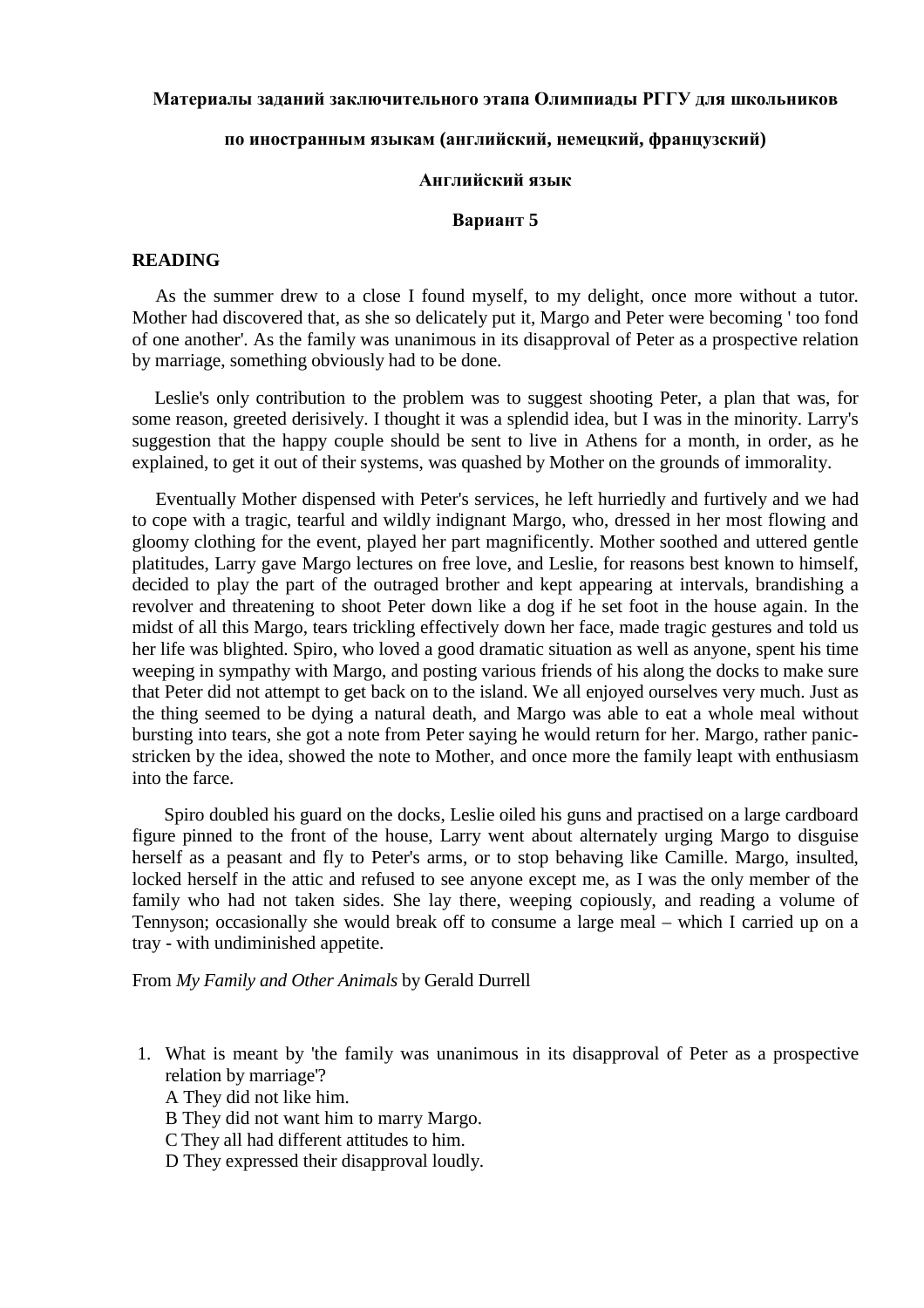- 2.Larry suggested sending Margo and Peter to Athens so that A they could get away from the family. B they could get away from ordinary society. C they would get tired of living together. D they would get used to married life in Athens.
- 3. What was the family's main reaction to Margo's distress?
	- A They offered useless advice and suggestions.
	- B They laughed at her.
	- C They were sympathetic.
	- D They quarrelled about it.
- 4. During the whole episode, the family A showed that they appreciated the tragic side of it. B were very cruel to Margo. C deliberately tried to make Margo laugh. D behaved as if they were acting in a play.
- 5. How did Margo's state of mind change during the affair? A First she was panic-stricken, then indifferent. B First she was unhappy, then frightened, then angry. C At first her feelings were genuine, but later she dramatised them. D At first she was against everybody, but later she became more friendly to the narrator.

# **USE OF ENGLISH**

## *Circle the letter of the underlined portion which is not correct.*

6. While the boys were ice skating, they slip on the thin ice and fell into the deep water. A B C D 7. Fred, who usually conducts the choir rehearsals, did not show up last night because he A B  $\frac{\text{had}}{\text{C}}$  an accident <u>on his way to the practice</u>. C D

8.The carpenters tried to join together the pieces of the broken beam, but found it impossible to do.

A B C D 9. That novel is definitely a dense-packed narrative, but one which requires a vast knowledge of A B C cultural background or an excellent encyclopedia. D 10. Our new television came with a ninety-days warranty on all electrical components. A B C D

# *Complete each sentence with the right idiom.*

- 11. W: Aren't you fed up with your noisy roommate? M: Not really, I've been wearing earplugs! What is the woman asking?
- a. If he likes his roommate.
- b. If he has asked his roommate to dinner.
- c. If he is losing patience with his roommate.
- d. If he has any problems with his roommate.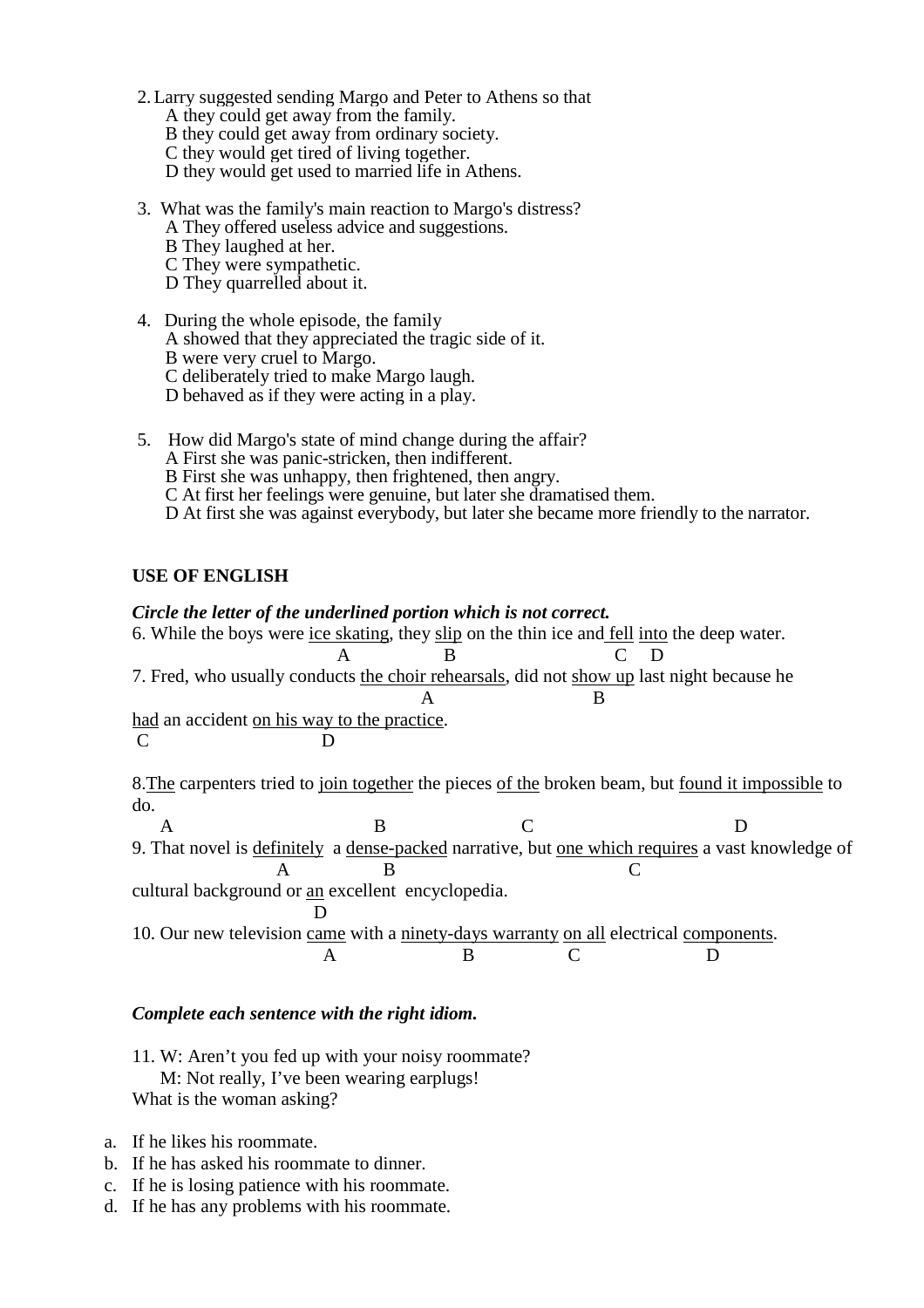12. M: Are you enjoying your stay here on the islands? W: Oh, yes. It's a far cry from winter in the Midwest. What does the woman mean?

- a. The islands are very different from the Midwest.
- b. The islands are a great distance from the Midwest.
- c. The islands are similar to the Midwest.
- d. The islands make her cry for the Midwest.

13. M: I heard you have a part in the school play tonight. W: Yes, and I'm on pins and needles. How does the woman feel?

a. Happy b. Angry c. Nervous d. Confused  $14.$  > I can't see a thing. Switch the light on. > I can't find the light switch. It's …… in here. a. wide awake b. pitch black c. fast asleep d. bone dry 15. > John says the two of you had a serious argument last week. > Yes, but that's all ……. now. We're friends again. a. water under a bridge c. land him in hot water

b. doesn't hold water d. like a fish out of water

### *Choose the correct answer to complete each sentence.*

16. She brought the clothes in from the washing line for fear it ….. rain.

a. might b. would c. will d. would

17. Tommy has moved to the countryside with a view to ….. a more relaxed life.

a. having b. have c. had d. has

18. I'll take some sandwiches in case I ….. hungry.

a. get b. will get c. got d. would get

19. No sooner had he put the phone down ... it started ringing again.

a. that b. so c. when d. than

20. There was hardly enough food for everyone at the wedding, ... ?

a. was there b. wasn't there c. was it d. wasn't it

21. Amy ... at the supermarket check-out if she ... to emigrate to Canada last year.

a. will still be working; hasn't decided

b. would still be working; hadn't decided

c. would still have worked; hadn't decided

d. would still be working; wouldn't have decided